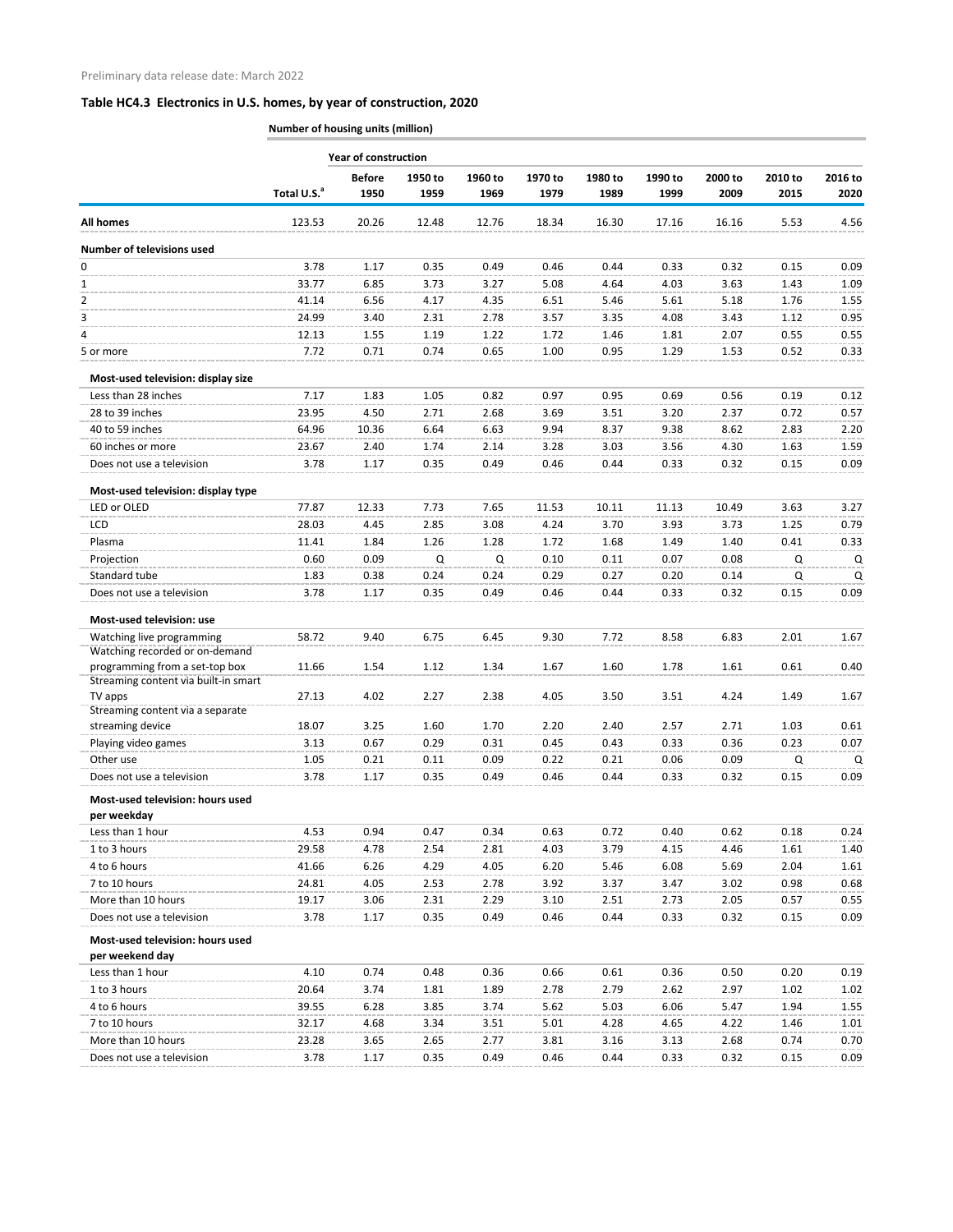|                                                      | <b>Year of construction</b> |                       |                 |                 |                 |                 |                 |                 |                 |                 |
|------------------------------------------------------|-----------------------------|-----------------------|-----------------|-----------------|-----------------|-----------------|-----------------|-----------------|-----------------|-----------------|
|                                                      | Total U.S. <sup>a</sup>     | <b>Before</b><br>1950 | 1950 to<br>1959 | 1960 to<br>1969 | 1970 to<br>1979 | 1980 to<br>1989 | 1990 to<br>1999 | 2000 to<br>2009 | 2010 to<br>2015 | 2016 to<br>2020 |
| <b>All homes</b>                                     | 123.53                      | 20.26                 | 12.48           | 12.76           | 18.34           | 16.30           | 17.16           | 16.16           | 5.53            | 4.56            |
| Second most-used television:<br>display size         |                             |                       |                 |                 |                 |                 |                 |                 |                 |                 |
| Less than 28 inches                                  | 14.79                       | 2.61                  | 1.67            | 1.74            | 2.18            | 2.03            | 2.16            | 1.71            | 0.36            | 0.33            |
| 28 to 39 inches                                      | 28.86                       | 4.15                  | 2.99            | 3.11            | 4.62            | 4.04            | 4.39            | 3.59            | 1.08            | 0.89            |
| 40 to 59 inches                                      | 35.78                       | 4.75                  | 3.21            | 3.49            | 5.27            | 4.46            | 5.35            | 5.65            | 2.03            | 1.59            |
| 60 inches or more                                    | 6.55                        | 0.72                  | 0.54            | 0.66            | 0.73            | 0.69            | 0.89            | 1.27            | 0.47            | 0.57            |
| Does not use two televisions                         | 37.55                       | 8.02                  | 4.08            | 3.75            | 5.54            | 5.08            | 4.36            | 3.95            | 1.59            | 1.18            |
| Second most-used television:<br>display type         |                             |                       |                 |                 |                 |                 |                 |                 |                 |                 |
| LED or OLED                                          | 52.87                       | 7.73                  | 5.21            | 5.23            | 7.94            | 6.71            | 7.92            | 7.47            | 2.40            | 2.26            |
| <b>LCD</b>                                           | 23.16                       | 3.05                  | 1.98            | 2.57            | 3.44            | 3.10            | 3.61            | 3.50            | 1.12            | 0.79            |
| Plasma                                               | 6.88                        | 0.93                  | 0.72            | 0.76            | 0.97            | 1.06            | 0.89            | 0.93            | 0.34            | 0.27            |
| Projection                                           | 0.62                        | Q                     | 0.09            | Q               | 0.09            | Q               | 0.12            | 0.09            | Q               | N               |
| Standard tube                                        | 2.46                        | 0.45                  | 0.40            | 0.39            | 0.36            | 0.28            | 0.26            | 0.22            | 0.04            | Q               |
| Does not use two televisions                         | 37.55                       | 8.02                  | 4.08            | 3.75            | 5.54            | 5.08            | 4.36            | 3.95            | 1.59            | 1.18            |
| Second most-used television: use                     |                             |                       |                 |                 |                 |                 |                 |                 |                 |                 |
| Watching live programming                            | 40.32                       | 5.87                  | 4.18            | 4.61            | 6.54            | 5.33            | 6.02            | 5.04            | 1.56            | 1.17            |
| Watching recorded or on-demand                       |                             |                       |                 |                 |                 |                 |                 |                 |                 |                 |
| programming from a set-top box                       | 8.82                        | 1.10                  | 0.97            | 0.97            | 1.31            | 1.09            | 1.32            | 1.32            | 0.37            | 0.36            |
| Streaming content via built-in smart                 |                             |                       |                 |                 |                 |                 |                 |                 |                 |                 |
| TV apps                                              | 16.23                       | 2.21                  | 1.53            | 1.51            | 2.06            | 2.21            | 2.26            | 2.50            | 0.89            | 1.06            |
| Streaming content via a separate<br>streaming device | 11.83                       | 1.85                  | 0.90            | 1.09            | 1.61            | 1.43            | 1.84            | 2.00            | 0.64            | 0.47            |
| Playing video games                                  | 7.74                        | 1.01                  | 0.68            | 0.73            | 1.14            | 0.99            | 1.27            | 1.21            | 0.43            | 0.30            |
| Other use                                            | 1.04                        | 0.20                  | 0.14            | 0.10            | 0.14            | 0.17            | 0.08            | 0.13            | 0.06            | Q               |
| Does not use two televisions                         | 37.55                       | 8.02                  | 4.08            | 3.75            | 5.54            | 5.08            | 4.36            | 3.95            | 1.59            | 1.18            |
| Second most-used television: hours                   |                             |                       |                 |                 |                 |                 |                 |                 |                 |                 |
| used per weekday                                     |                             |                       |                 |                 |                 |                 |                 |                 |                 |                 |
| Less than 1 hour                                     | 15.96                       | 2.41                  | 1.47            | 1.72            | 2.23            | 1.90            | 2.39            | 2.33            | 0.74            | 0.77            |
| 1 to 3 hours                                         | 39.09                       | 5.36                  | 3.62            | 3.73            | 5.67            | 5.09            | 5.95            | 6.10            | 1.95            | 1.63            |
| 4 to 6 hours                                         | 18.55                       | 2.58                  | 1.99            | 1.88            | 2.82            | 2.50            | 2.92            | 2.44            | 0.80            | 0.62            |
| 7 to 10 hours                                        | 7.84                        | 1.20                  | 0.87            | 1.10            | 1.27            | 1.10            | 0.90            | 0.87            | 0.26            | 0.27            |
| More than 10 hours                                   | 4.54                        | 0.68                  | 0.45            | 0.57            | 0.82            | 0.63            | 0.62            | 0.48            | 0.19            | 0.10            |
| Does not use two televisions                         | 37.55                       | 8.02                  | 4.08            | 3.75            | 5.54            | 5.08            | 4.36            | 3.95            | 1.59            | 1.18            |
| Second most-used television: hours                   |                             |                       |                 |                 |                 |                 |                 |                 |                 |                 |
| used per weekend day                                 |                             |                       |                 |                 |                 |                 |                 |                 |                 |                 |
| Less than 1 hour                                     | 15.24                       | 2.26                  | 1.49            | 1.67            | 2.28            | 1.79            | 2.32            | 2.11            | 0.66            | 0.65            |
| 1 to 3 hours                                         | 34.96                       | 4.93                  | 3.21            | 3.22            | 4.97            | 4.60            | 5.37            | 5.41            | 1.72            | 1.53            |
| 4 to 6 hours                                         | 20.13                       | 2.65                  | 2.01            | 2.21            | 3.08            | 2.63            | 3.08            | 2.78            | 0.91            | 0.78            |
| 7 to 10 hours                                        | 10.11                       | 1.60                  | 1.04            | 1.22            | 1.53            | 1.45            | 1.37            | 1.24            | 0.37            | 0.29            |
| More than 10 hours                                   | 5.53                        | 0.79                  | 0.65            | 0.69            | 0.93            | 0.76            | 0.66            | 0.66            | 0.27            | 0.12            |
| Does not use two televisions                         | 37.55                       | 8.02                  | 4.08            | 3.75            | 5.54            | 5.08            | 4.36            | 3.95            | 1.59            | 1.18            |
| Third most-used television: display<br>size          |                             |                       |                 |                 |                 |                 |                 |                 |                 |                 |
| Less than 28 inches                                  | 10.74                       | 1.58                  | 1.22            | 1.07            | 1.70            | 1.49            | 1.54            | 1.37            | 0.52            | 0.25            |
| 28 to 39 inches                                      | 16.71                       | 2.26                  | 1.49            | 1.93            | 2.19            | 2.28            | 2.72            | 2.56            | 0.72            | 0.57            |
| 40 to 59 inches                                      | 14.99                       | 1.56                  | 1.30            | 1.35            | 2.15            | 1.73            | 2.60            | 2.69            | 0.78            | 0.83            |
| 60 inches or more                                    | 2.39                        | 0.27                  | 0.22            | 0.29            | 0.26            | 0.26            | 0.32            | 0.42            | 0.17            | 0.18            |
| Does not use three televisions                       | 78.70                       | 14.58                 | 8.24            | 8.11            | 12.05           | 10.54           | 9.98            | 9.13            | 3.34            | 2.73            |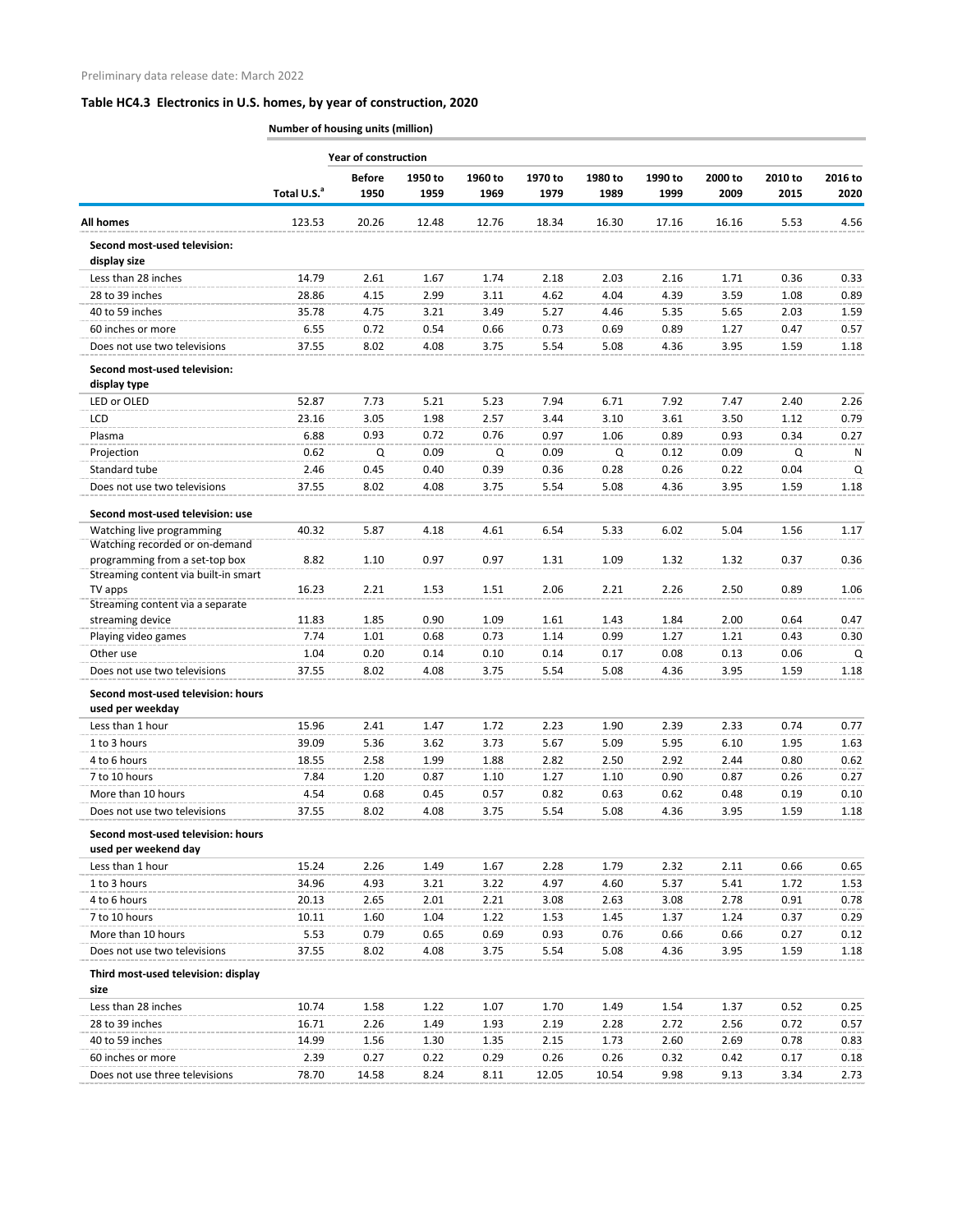|                                                                        |                         | <b>Year of construction</b> |                 |                 |                 |                 |                 |                 |                 |                 |
|------------------------------------------------------------------------|-------------------------|-----------------------------|-----------------|-----------------|-----------------|-----------------|-----------------|-----------------|-----------------|-----------------|
|                                                                        | Total U.S. <sup>a</sup> | <b>Before</b><br>1950       | 1950 to<br>1959 | 1960 to<br>1969 | 1970 to<br>1979 | 1980 to<br>1989 | 1990 to<br>1999 | 2000 to<br>2009 | 2010 to<br>2015 | 2016 to<br>2020 |
| <b>All homes</b>                                                       | 123.53                  | 20.26                       | 12.48           | 12.76           | 18.34           | 16.30           | 17.16           | 16.16           | 5.53            | 4.56            |
| Third most-used television: display<br>type                            |                         |                             |                 |                 |                 |                 |                 |                 |                 |                 |
| LED or OLED                                                            | 27.18                   | 3.50                        | 2.67            | 2.69            | 3.79            | 3.44            | 4.45            | 4.21            | 1.30            | 1.14            |
| <b>LCD</b>                                                             | 12.68                   | 1.55                        | 1.01            | 1.36            | 1.80            | 1.70            | 1.98            | 2.16            | 0.61            | 0.51            |
| Plasma                                                                 | 3.28                    | 0.25                        | 0.34            | 0.45            | 0.45            | 0.49            | 0.54            | 0.43            | 0.19            | 0.14            |
| Projection                                                             | 0.35                    | Q                           | Q               | Q               | Q               | Q               | Q               | 0.06            | Q               | Q               |
| Standard tube                                                          | 1.34                    | 0.29                        | 0.16            | 0.12            | 0.23            | 0.11            | 0.18            | 0.17            | Q               | Q               |
| Does not use three televisions                                         | 78.70                   | 14.58                       | 8.24            | 8.11            | 12.05           | 10.54           | 9.98            | 9.13            | 3.34            | 2.73            |
| Third most-used television: use                                        |                         |                             |                 |                 |                 |                 |                 |                 |                 |                 |
| Watching live programming                                              | 19.66                   | 2.66                        | 1.96            | 2.19            | 2.87            | 2.59            | 3.29            | 2.66            | 0.85            | 0.58            |
| Watching recorded or on-demand                                         |                         |                             |                 |                 |                 |                 |                 |                 |                 |                 |
| programming from a set-top box<br>Streaming content via built-in smart | 3.96                    | 0.48                        | 0.43            | 0.46            | 0.50            | 0.45            | 0.64            | 0.67            | 0.19            | 0.15            |
| TV apps                                                                | 8.52                    | 1.05                        | 0.75            | 0.70            | 1.21            | 1.13            | 1.18            | 1.48            | 0.47            | 0.53            |
| Streaming content via a separate                                       |                         |                             |                 |                 |                 |                 |                 |                 |                 |                 |
| streaming device                                                       | 6.95                    | 0.84                        | 0.61            | 0.74            | 0.87            | 0.84            | 1.08            | 1.23            | 0.41            | 0.33            |
| Playing video games                                                    | 4.99                    | 0.58                        | 0.46            | 0.47            | 0.68            | 0.67            | 0.86            | 0.86            | 0.24            | 0.18            |
| Other use                                                              | 0.75                    | 0.07                        | Q               | 0.09            | 0.17            | 0.08            | 0.13            | 0.11            | Q               | Q               |
| Does not use three televisions<br>Third most-used television: hours    | 78.70                   | 14.58                       | 8.24            | 8.11            | 12.05           | 10.54           | 9.98            | 9.13            | 3.34            | 2.73            |
| used per weekday                                                       |                         |                             |                 |                 |                 |                 |                 |                 |                 |                 |
| Less than 1 hour                                                       | 13.85                   | 1.68                        | 1.27            | 1.27            | 1.88            | 1.65            | 2.37            | 2.37            | 0.67            | 0.70            |
| 1 to 3 hours                                                           | 19.00                   | 2.25                        | 1.66            | 1.90            | 2.72            | 2.59            | 3.09            | 3.03            | 1.04            | 0.71            |
| 4 to 6 hours                                                           | 7.17                    | 0.93                        | 0.85            | 0.79            | 0.95            | 1.00            | 1.04            | 1.04            | 0.30            | 0.26            |
| 7 to 10 hours                                                          | 3.20                    | 0.50                        | 0.34            | 0.44            | 0.50            | 0.37            | 0.41            | 0.40            | 0.11            | 0.13            |
| More than 10 hours                                                     | 1.62                    | 0.31                        | 0.12            | 0.25            | 0.24            | 0.15            | 0.27            | 0.18            | $\Omega$        | Q               |
| Does not use three televisions                                         | 78.70                   | 14.58                       | 8.24            | 8.11            | 12.05           | 10.54           | 9.98            | 9.13            | 3.34            | 2.73            |
| Third most-used television: hours<br>used per weekend day              |                         |                             |                 |                 |                 |                 |                 |                 |                 |                 |
| Less than 1 hour                                                       | 13.47                   | 1.69                        | 1.15            | 1.19            | 1.81            | 1.64            | 2.33            | 2.32            | 0.62            | 0.70            |
| 1 to 3 hours                                                           | 17.12                   | 2.10                        | 1.54            | 1.70            | 2.53            | 2.25            | 2.74            | 2.70            | 0.89            | 0.68            |
| 4 to 6 hours                                                           | 8.28                    | 0.99                        | 1.01            | 0.93            | 0.98            | 1.13            | 1.34            | 1.26            | 0.43            | 0.21            |
| 7 to 10 hours                                                          | 3.77                    | 0.55                        | 0.29            | 0.54            | 0.61            | 0.51            | 0.45            | 0.47            | 0.17            | 0.17            |
| More than 10 hours                                                     | 2.19                    | 0.34                        | 0.25            | 0.29            | 0.36            | 0.24            | 0.32            | 0.28            | Q               | Q               |
| Does not use three televisions                                         | 78.70                   | 14.58                       | 8.24            | 8.11            | 12.05           | 10.54           | 9.98            | 9.13            | 3.34            | 2.73            |
| Number of cable or satellite boxes                                     |                         |                             |                 |                 |                 |                 |                 |                 |                 |                 |
| without DVRs used                                                      |                         |                             |                 |                 |                 |                 |                 |                 |                 |                 |
| 0                                                                      | 80.60                   | 13.30                       | 7.63            | 8.20            | 11.79           | 10.50           | 11.25           | 10.93           | 3.85            | 3.17            |
| 1                                                                      | 24.18                   | 4.28                        | 2.78            | 2.51            | 3.71            | 3.31            | 3.10            | 2.68            | 0.95            | 0.86            |
| 2<br>3 or more                                                         | 11.62<br>7.12           | 1.72<br>0.95                | 1.33<br>0.74    | 1.20<br>0.85    | 1.93<br>0.91    | 1.60<br>0.89    | 1.65<br>1.16    | 1.44<br>1.12    | 0.41<br>0.32    | 0.35<br>0.18    |
| Number of cable or satellite boxes                                     |                         |                             |                 |                 |                 |                 |                 |                 |                 |                 |
| with DVRs used                                                         |                         |                             |                 |                 |                 |                 |                 |                 |                 |                 |
| 0                                                                      | 81.63                   | 14.53                       | 8.27            | 8.47            | 12.44           | 10.86           | 10.36           | 10.16           | 3.68            | 2.87            |
| 1                                                                      | 25.55                   | 3.68                        | 2.65            | 2.53            | 3.70            | 3.31            | 4.04            | 3.46            | 1.19            | 1.01            |
| 2                                                                      | 9.36                    | 1.33                        | 0.98            | 0.99            | 1.32            | 1.25            | 1.47            | 1.36            | 0.30            | 0.36            |
| 3 or more                                                              | 6.99                    | 0.72                        | 0.59            | 0.77            | 0.89            | 0.88            | 1.28            | 1.18            | 0.36            | 0.32            |
| Number of separate DVRs used (not<br>part of cable or satellite box)   |                         |                             |                 |                 |                 |                 |                 |                 |                 |                 |
| 0                                                                      | 117.10                  | 19.39                       | 11.80           | 12.09           | 17.28           | 15.55           | 16.11           | 15.27           | 5.26            | 4.35            |
| 1                                                                      | 4.56                    | 0.65                        | 0.48            | 0.42            | 0.79            | 0.51            | 0.77            | 0.60            | 0.20            | 0.14            |
| 2                                                                      | 1.33                    | 0.18                        | 0.13            | 0.15            | 0.23            | 0.13            | 0.21            | 0.21            | Q               | 0.05            |
| 3 or more                                                              | 0.53                    | Q                           | Q               | 0.08            | 0.05            | 0.11            | 0.06            | 0.07            | Q               | Q               |
|                                                                        |                         |                             |                 |                 |                 |                 |                 |                 |                 |                 |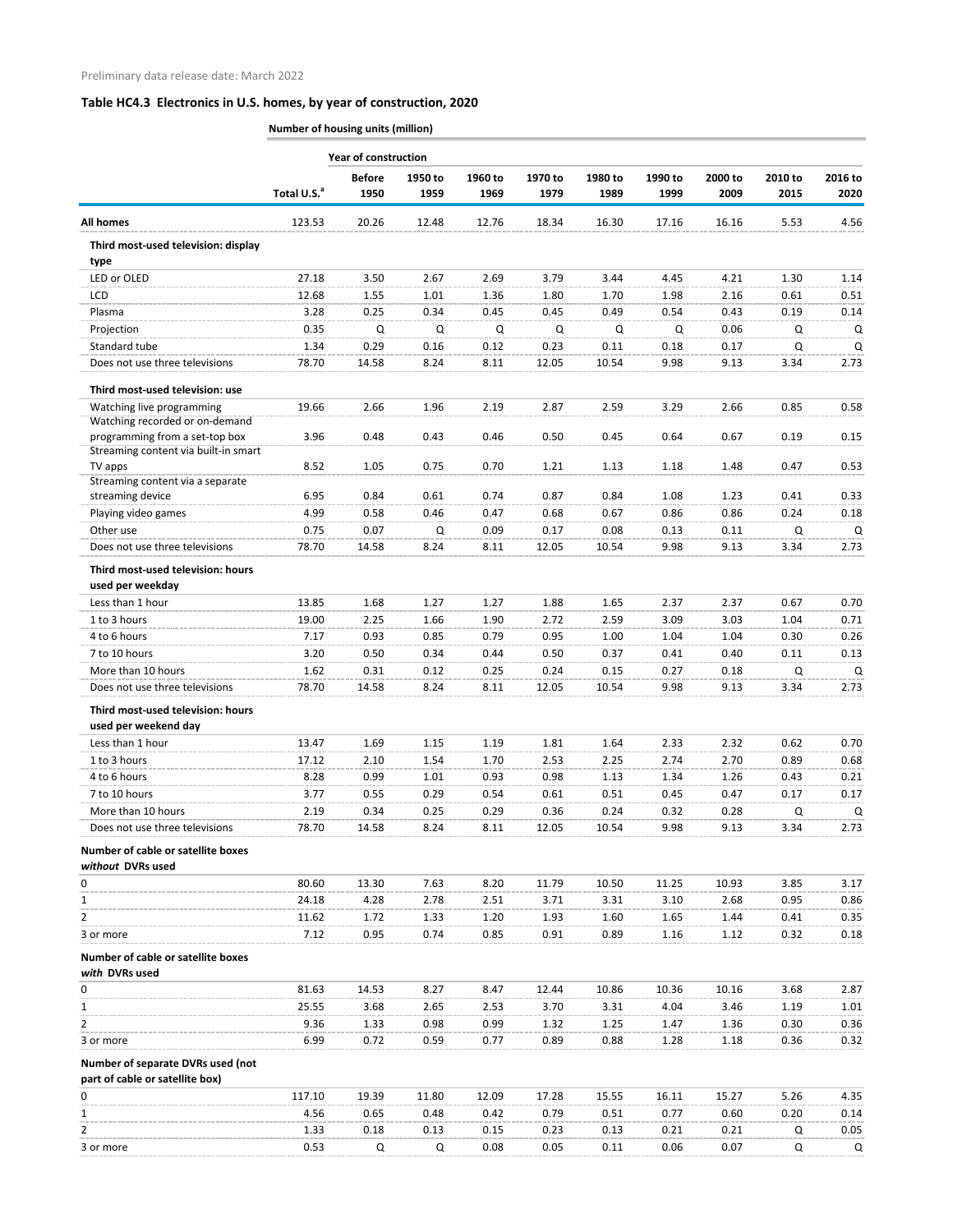|                                                        |                         | <b>Year of construction</b> |                 |                 |                 |                 |                 |                 |                 |                 |
|--------------------------------------------------------|-------------------------|-----------------------------|-----------------|-----------------|-----------------|-----------------|-----------------|-----------------|-----------------|-----------------|
|                                                        | Total U.S. <sup>a</sup> | <b>Before</b><br>1950       | 1950 to<br>1959 | 1960 to<br>1969 | 1970 to<br>1979 | 1980 to<br>1989 | 1990 to<br>1999 | 2000 to<br>2009 | 2010 to<br>2015 | 2016 to<br>2020 |
| <b>All homes</b>                                       | 123.53                  | 20.26                       | 12.48           | 12.76           | 18.34           | 16.30           | 17.16           | 16.16           | 5.53            | 4.56            |
| Number of DVD or Blu-ray players<br>used               |                         |                             |                 |                 |                 |                 |                 |                 |                 |                 |
| $\Omega$                                               | 69.10                   | 11.72                       | 7.25            | 7.23            | 10.23           | 9.18            | 8.94            | 8.66            | 3.12            | 2.77            |
| 1                                                      | 40.79                   | 6.75                        | 4.03            | 4.19            | 6.13            | 5.46            | 5.93            | 5.20            | 1.76            | 1.34            |
| $\overline{2}$                                         | 11.05                   | 1.44                        | 1.03            | 1.15            | 1.59            | 1.34            | 1.84            | 1.80            | 0.51            | 0.35            |
| 3 or more                                              | 2.59                    | 0.35                        | 0.16            | 0.18            | 0.40            | 0.33            | 0.45            | 0.50            | 0.14            | 0.09            |
| <b>Number of VCRs used</b>                             |                         |                             |                 |                 |                 |                 |                 |                 |                 |                 |
| 0                                                      | 104.82                  | 17.10                       | 10.48           | 10.76           | 15.24           | 13.63           | 14.42           | 13.92           | 5.08            | 4.19            |
| 1                                                      | 16.59                   | 2.80                        | 1.75            | 1.79            | 2.83            | 2.41            | 2.34            | 1.92            | 0.42            | 0.33            |
| $\overline{2}$                                         | 1.79                    | 0.29                        | 0.19            | 0.15            | 0.22            | 0.21            | 0.38            | 0.30            | Q               | Q               |
| 3 or more                                              | 0.32                    | Q                           | Q               | 0.05            | Q               | Q               | Q               | Q               | Q               | Q               |
| <b>Number of internet streaming</b><br>devices used    |                         |                             |                 |                 |                 |                 |                 |                 |                 |                 |
| 0                                                      | 54.15                   | 9.30                        | 6.05            | 6.23            | 8.56            | 7.24            | 7.15            | 5.90            | 2.01            | 1.71            |
| $\mathbf{1}$                                           | 34.74                   | 6.20                        | 3.41            | 3.30            | 4.99            | 4.53            | 4.76            | 4.51            | 1.73            | 1.31            |
| $\overline{2}$                                         | 18.68                   | 2.82                        | 1.67            | 1.78            | 2.55            | 2.39            | 2.74            | 2.92            | 1.02            | 0.80            |
| 3 or more                                              | 15.95                   | 1.93                        | 1.35            | 1.46            | 2.23            | 2.14            | 2.51            | 2.84            | 0.77            | 0.74            |
| Number of home theater or audio<br>systems used        |                         |                             |                 |                 |                 |                 |                 |                 |                 |                 |
| $\Omega$                                               | 92.93                   | 15.93                       | 9.84            | 9.87            | 14.05           | 12.50           | 12.60           | 11.13           | 3.89            | 3.12            |
| 1                                                      | 25.81                   | 3.84                        | 2.29            | 2.40            | 3.72            | 3.21            | 3.80            | 3.98            | 1.39            | 1.18            |
| 2                                                      | 4.17                    | 0.42                        | 0.32            | 0.43            | 0.54            | 0.51            | 0.62            | 0.87            | 0.22            | 0.23            |
| 3 or more                                              | 0.63                    | Q                           | Q               | Q               | Q               | 0.08            | 0.13            | 0.18            | Q               | Q               |
| Number of video game consoles used                     |                         |                             |                 |                 |                 |                 |                 |                 |                 |                 |
| 0                                                      | 81.03                   | 14.20                       | 8.59            | 8.48            | 12.40           | 10.67           | 10.98           | 9.72            | 3.20            | 2.78            |
| 1                                                      | 29.51                   | 4.36                        | 2.72            | 3.08            | 4.13            | 4.05            | 4.35            | 4.09            | 1.50            | 1.23            |
| 2                                                      | 9.59                    | 1.24                        | 0.95            | 0.83            | 1.34            | 1.19            | 1.34            | 1.66            | 0.64            | 0.40            |
| 3 or more                                              | 3.40                    | 0.45                        | 0.23            | 0.37            | 0.47            | 0.38            | 0.49            | 0.68            | 0.19            | 0.14            |
| Have internet access in the home                       |                         |                             |                 |                 |                 |                 |                 |                 |                 |                 |
| Yes<br>Pays cell phone company or internet             | 114.73                  | 18.60                       | 11.11           | 11.49           | 16.85           | 15.10           | 16.24           | 15.64           | 5.30            | 4.39            |
| service provider<br>Does not pay cell phone company or | 110.21                  | 17.99                       | 10.67           | 11.01           | 16.17           | 14.55           | 15.66           | 15.06           | 4.93            | 4.18            |
| internet service provider                              | 4.51                    | 0.61                        | 0.43            | 0.48            | 0.69            | 0.55            | 0.58            | 0.58            | 0.37            | 0.21            |
| No                                                     | 8.80                    | 1.66                        | 1.37            | 1.27            | 1.49            | 1.20            | 0.92            | 0.52            | 0.22            | 0.17            |
|                                                        |                         |                             |                 |                 |                 |                 |                 |                 |                 |                 |
| <b>Number of smart speakers</b><br>0                   | 84.23                   | 14.44                       | 9.30            | 9.25            | 13.05           | 11.34           | 11.15           | 9.94            | 3.25            | 2.51            |
| 1                                                      | 20.09                   | 3.10                        | 1.66            | 1.97            | 2.76            | 2.69            | 3.00            | 3.11            | 0.98            | 0.82            |
| $\overline{2}$                                         | 9.62                    | 1.46                        | 0.87            | 0.84            | 1.40            | 1.09            | 1.49            | 1.41            | 0.57            | 0.49            |
| 3 or more                                              | 9.59                    | 1.27                        | 0.65            | 0.70            | 1.13            | 1.18            | 1.52            | 1.70            | 0.71            | 0.73            |
| Smart speaker controls                                 |                         |                             |                 |                 |                 |                 |                 |                 |                 |                 |
| Lighting                                               | 9.70                    | 1.24                        | 0.72            | 0.86            | 1.30            | 1.36            | 1.40            | 1.60            | 0.52            | 0.70            |
| Temperature                                            | 5.40                    | 0.60                        | 0.47            | 0.46            | 0.55            | 0.58            | 0.91            | 0.99            | 0.32            | 0.51            |
| Security system, cameras, or locks                     | 7.07                    | 0.96                        | 0.66            | 0.62            | 0.88            | 0.81            | 0.97            | 1.22            | 0.33            | 0.60            |
| Television, set-top box, or streaming                  | 9.30                    |                             | 0.78            | 0.83            |                 |                 |                 |                 |                 |                 |
| device<br>Something else                               | 0.77                    | 1.26<br>0.07                | Q               | 0.08            | 1.31<br>0.10    | 1.21<br>0.07    | 1.34<br>0.15    | 1.51<br>0.17    | 0.52<br>Q       | 0.53<br>0.04    |
| Does not use smart speaker to control                  |                         |                             |                 |                 |                 |                 |                 |                 |                 |                 |
| devices                                                | 22.31                   | 3.42                        | 1.80            | 2.05            | 2.86            | 2.76            | 3.58            | 3.47            | 1.37            | 1.00            |
| Does not have smart speaker                            | 84.23                   | 14.44                       | 9.30            | 9.25            | 13.05           | 11.34           | 11.15           | 9.94            | 3.25            | 2.51            |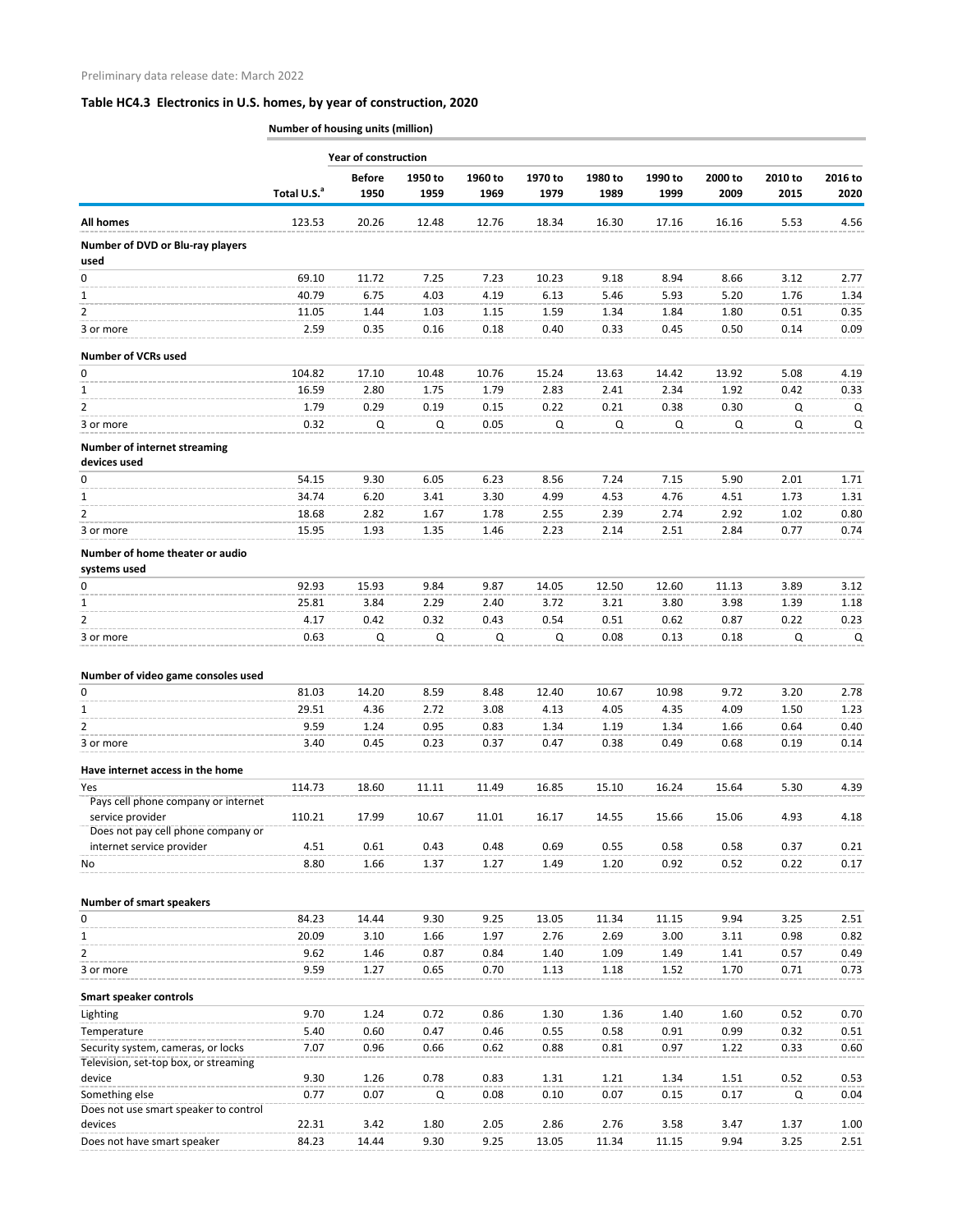**Number of housing units (million)**

|                                         | <b>Year of construction</b> |                       |                 |                 |                 |                 |                 |                 |                 |                 |  |
|-----------------------------------------|-----------------------------|-----------------------|-----------------|-----------------|-----------------|-----------------|-----------------|-----------------|-----------------|-----------------|--|
|                                         | Total U.S. <sup>a</sup>     | <b>Before</b><br>1950 | 1950 to<br>1959 | 1960 to<br>1969 | 1970 to<br>1979 | 1980 to<br>1989 | 1990 to<br>1999 | 2000 to<br>2009 | 2010 to<br>2015 | 2016 to<br>2020 |  |
| <b>All homes</b>                        | 123.53                      | 20.26                 | 12.48           | 12.76           | 18.34           | 16.30           | 17.16           | 16.16           | 5.53            | 4.56            |  |
|                                         |                             |                       |                 |                 |                 |                 |                 |                 |                 |                 |  |
| Number of desktop computers used        |                             |                       |                 |                 |                 |                 |                 |                 |                 |                 |  |
| 0                                       | 73.13                       | 12.53                 | 7.71            | 7.65            | 10.85           | 9.90            | 9.80            | 8.97            | 3.00            | 2.73            |  |
| 1                                       | 39.89                       | 6.23                  | 3.76            | 4.11            | 6.03            | 5.04            | 5.75            | 5.47            | 2.05            | 1.45            |  |
| $\overline{2}$                          | 7.92                        | 1.10                  | 0.78            | 0.78            | 1.09            | 1.05            | 1.21            | 1.28            | 0.36            | 0.28            |  |
| 3 or more                               | 2.58                        | 0.39                  | 0.23            | 0.22            | 0.38            | 0.30            | 0.39            | 0.44            | 0.13            | 0.10            |  |
| Number of laptop computers used         |                             |                       |                 |                 |                 |                 |                 |                 |                 |                 |  |
| 0                                       | 31.34                       | 5.42                  | 3.93            | 3.83            | 5.27            | 4.43            | 3.78            | 2.98            | 1.02            | 0.70            |  |
| $\mathbf{1}$                            | 44.71                       | 7.35                  | 4.52            | 4.54            | 6.81            | 5.92            | 6.05            | 5.75            | 2.03            | 1.74            |  |
| $\overline{2}$                          | 28.21                       | 4.60                  | 2.50            | 2.60            | 4.04            | 3.42            | 4.26            | 4.15            | 1.44            | 1.20            |  |
| 3 or more                               | 19.27                       | 2.90                  | 1.53            | 1.78            | 2.22            | 2.54            | 3.06            | 3.27            | 1.05            | 0.92            |  |
| Number of tablets and e-readers<br>used |                             |                       |                 |                 |                 |                 |                 |                 |                 |                 |  |
| 0                                       | 50.01                       | 8.68                  | 5.77            | 5.75            | 7.98            | 6.64            | 6.23            | 5.49            | 2.09            | 1.38            |  |
| $\mathbf{1}$                            | 39.90                       | 6.48                  | 3.91            | 4.01            | 5.79            | 5.29            | 5.82            | 5.25            | 1.74            | 1.60            |  |
| $\overline{2}$                          | 22.27                       | 3.42                  | 1.98            | 1.93            | 3.07            | 3.01            | 3.47            | 3.44            | 0.97            | 0.99            |  |
| 3 or more                               | 11.36                       | 1.67                  | 0.83            | 1.07            | 1.49            | 1.36            | 1.64            | 1.99            | 0.72            | 0.60            |  |
| Number of smartphones used              |                             |                       |                 |                 |                 |                 |                 |                 |                 |                 |  |
| 0                                       | 14.76                       | 2.66                  | 2.04            | 2.00            | 2.47            | 1.91            | 1.81            | 1.23            | 0.40            | 0.24            |  |
| 1                                       | 30.98                       | 5.62                  | 3.44            | 3.41            | 4.80            | 4.22            | 3.60            | 3.54            | 1.32            | 1.02            |  |
| $\overline{2}$                          | 46.13                       | 7.58                  | 4.20            | 4.30            | 6.78            | 6.19            | 6.64            | 6.25            | 2.14            | 2.05            |  |
| 3 or more                               | 31.66                       | 4.39                  | 2.80            | 3.05            | 4.29            | 3.97            | 5.10            | 5.14            | 1.67            | 1.24            |  |
| Number of other cell phones used        |                             |                       |                 |                 |                 |                 |                 |                 |                 |                 |  |
| U                                       | 101.09                      | 16.47                 | 9.81            | 10.08           | 14.61           | 13.36           | 14.15           | 13.66           | 4.87            | 4.09            |  |
| 1                                       | 14.79                       | 2.66                  | 1.85            | 1.84            | 2.52            | 1.88            | 1.76            | 1.58            | 0.43            | 0.28            |  |
| 2                                       | 5.08                        | 0.69                  | 0.58            | 0.62            | 0.80            | 0.71            | 0.78            | 0.62            | 0.15            | 0.12            |  |
| 3 or more                               | 2.57                        | 0.43                  | 0.24            | 0.22            | 0.41            | 0.35            | 0.46            | 0.31            | 0.09            | Q               |  |
| Number of printers, scanners,           |                             |                       |                 |                 |                 |                 |                 |                 |                 |                 |  |
| copiers, or fax machines                |                             |                       |                 |                 |                 |                 |                 |                 |                 |                 |  |
| 0                                       | 44.08                       | 7.82                  | 5.07            | 5.00            | 7.05            | 6.12            | 5.41            | 4.50            | 1.75            | 1.37            |  |
| 1                                       | 68.40                       | 10.86                 | 6.45            | 6.65            | 9.76            | 8.82            | 9.92            | 9.89            | 3.25            | 2.80            |  |
| 2                                       | 9.41                        | 1.30                  | 0.82            | 0.96            | 1.33            | 1.11            | 1.54            | 1.55            | 0.46            | 0.34            |  |
| 3 or more                               | 1.63                        | 0.28                  | 0.14            | 0.14            | 0.21            | 0.25            | 0.28            | 0.23            | 0.07            | Q               |  |
|                                         |                             |                       |                 |                 |                 |                 |                 |                 |                 |                 |  |

Source: U.S. Energy Information Administration, Office of Energy Demand and Integrated Statistics, Form EIA-457A of the *2020 Residential Energy Consumption Survey* Notes: Because of rounding, data may not sum to totals. See RECS Terminology for definition of terms used in these tables.

<sup>a</sup> Total U.S. includes all primary occupied housing units in the 50 states and the District of Columbia. Vacant housing units, seasonal units, second homes, military houses, and group quarters are excluded.

Q = Data withheld because either the relative standard error (RSE) was greater than 50% or fewer than 10 households in reporting sample.

N = No households in reporting sample.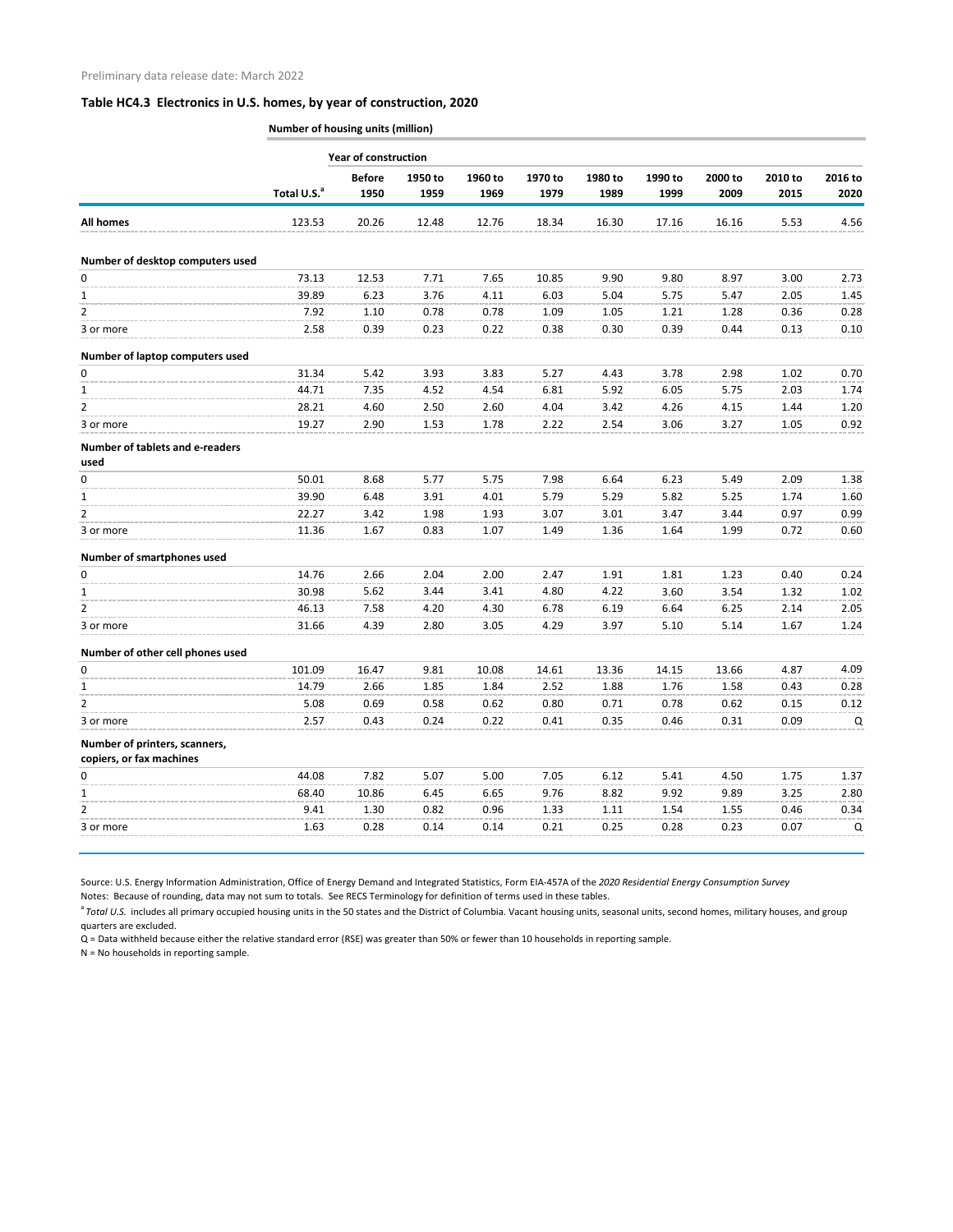|                                                     |                         | <b>Year of construction</b> |                 |                 |                 |                 |                 |                 |                 |                 |
|-----------------------------------------------------|-------------------------|-----------------------------|-----------------|-----------------|-----------------|-----------------|-----------------|-----------------|-----------------|-----------------|
|                                                     | Total U.S. <sup>a</sup> | <b>Before</b><br>1950       | 1950 to<br>1959 | 1960 to<br>1969 | 1970 to<br>1979 | 1980 to<br>1989 | 1990 to<br>1999 | 2000 to<br>2009 | 2010 to<br>2015 | 2016 to<br>2020 |
| <b>All homes</b>                                    | 0.00                    | 0.00                        | 0.00            | 0.00            | 0.00            | 0.00            | 0.00            | 0.00            | 2.84            | 3.44            |
| <b>Number of televisions used</b>                   |                         |                             |                 |                 |                 |                 |                 |                 |                 |                 |
| 0                                                   | 5.40                    | 10.72                       | 18.99           | 15.70           | 13.64           | 15.46           | 18.03           | 16.53           | 24.20           | 26.63           |
| $\mathbf{1}$                                        | 1.33                    | 2.99                        | 5.17            | 4.81            | 3.82            | 3.61            | 4.46            | 4.04            | 5.97            | 7.00            |
| 2                                                   | 1.22                    | 2.98                        | 3.76            | 3.63            | 3.68            | 3.44            | 3.30            | 3.23            | 6.48            | 7.33            |
| 3                                                   | 1.60                    | 4.50                        | 5.52            | 5.44            | 4.73            | 4.21            | 4.45            | 4.38            | 7.37            | 9.42            |
| 4                                                   | 2.54                    | 7.80                        | 9.60            | 7.90            | 6.79            | 6.40            | 5.73            | 6.07            | 10.28           | 11.24           |
| 5 or more                                           | 3.59                    | 11.11                       | 10.71           | 9.24            | 9.65            | 8.59            | 7.47            | 7.29            | 13.99           | 14.77           |
| Most-used television: display size                  |                         |                             |                 |                 |                 |                 |                 |                 |                 |                 |
| Less than 28 inches                                 | 3.09                    | 7.10                        | 10.90           | 11.30           | 8.50            | 9.29            | 11.02           | 11.26           | 25.64           | 25.69           |
| 28 to 39 inches                                     | 1.66                    | 3.81                        | 4.64            | 4.87            | 4.47            | 4.53            | 5.03            | 4.82            | 10.45           | 14.32           |
| 40 to 59 inches                                     | 0.77                    | 2.00                        | 2.55            | 2.97            | 1.94            | 2.25            | 2.37            | 2.09            | 5.00            | 5.21            |
| 60 inches or more                                   | 1.56                    | 5.91                        | 6.80            | 5.97            | 4.27            | 5.06            | 4.48            | 3.47            | 6.75            | 6.49            |
| Does not use a television                           | 5.40                    | 10.72                       | 18.99           | 15.70           | 13.64           | 15.46           | 18.03           | 16.53           | 24.20           | 26.63           |
| Most-used television: display type                  |                         |                             |                 |                 |                 |                 |                 |                 |                 |                 |
| LED or OLED                                         | 0.66                    | 1.94                        | 2.31            | 2.14            | 1.87            | 1.74            | 1.59            | 1.60            | 3.85            | 4.43            |
| LCD                                                 | 1.49                    | 4.77                        | 5.50            | 5.01            | 4.44            | 4.54            | 4.13            | 3.70            | 8.63            | 8.88            |
| Plasma                                              | 2.67                    | 7.95                        | 8.75            | 8.20            | 7.53            | 6.80            | 7.93            | 7.14            | 12.68           | 15.34           |
| Projection                                          | 11.15                   | 29.72                       | 39.08           | 77.48           | 29.12           | 24.85           | 33.55           | 31.22           | 46.20           | 55.58           |
| Standard tube                                       | 8.18                    | 15.81                       | 20.33           | 21.48           | 18.24           | 19.51           | 17.58           | 21.42           | 48.21           | 45.52           |
| Does not use a television                           | 5.40                    | 10.72                       | 18.99           | 15.70           | 13.64           | 15.46           | 18.03           | 16.53           | 24.20           | 26.63           |
| Most-used television: use                           |                         |                             |                 |                 |                 |                 |                 |                 |                 |                 |
| Watching live programming                           | 0.80                    | 2.53                        | 2.27            | 2.87            | 2.43            | 2.77            | 2.35            | 2.33            | 5.95            | 5.01            |
| Watching recorded or on-demand                      |                         |                             |                 |                 |                 |                 |                 |                 |                 |                 |
| programming from a set-top box                      | 2.66                    | 7.40                        | 7.91            | 9.62            | 7.30            | 7.07            | 7.04            | 5.45            | 8.84            | 11.20           |
| Streaming content via built-in smart                |                         |                             |                 |                 |                 |                 |                 |                 |                 |                 |
| TV apps                                             | 1.38                    | 5.01                        | 5.73            | 6.68            | 4.27            | 4.88            | 5.29            | 3.33            | 6.83            | 5.98            |
| Streaming content via a separate                    |                         |                             |                 |                 |                 |                 |                 |                 |                 |                 |
| streaming device                                    | 2.20                    | 4.42                        | 7.89            | 7.25            | 6.03            | 6.04            | 5.18            | 4.29            | 8.60            | 13.52           |
| Playing video games<br>Other use                    | 5.01<br>8.47            | 11.94<br>22.88              | 19.84<br>29.52  | 18.13<br>35.65  | 15.11<br>18.26  | 13.10<br>23.83  | 16.72<br>34.05  | 14.43<br>27.74  | 18.88<br>65.59  | 38.81<br>44.82  |
| Does not use a television                           | 5.40                    | 10.72                       | 18.99           | 15.70           | 13.64           | 15.46           | 18.03           | 16.53           | 24.20           | 26.63           |
|                                                     |                         |                             |                 |                 |                 |                 |                 |                 |                 |                 |
| Most-used television: hours used<br>per weekday     |                         |                             |                 |                 |                 |                 |                 |                 |                 |                 |
| Less than 1 hour                                    | 5.31                    | 8.61                        | 16.00           | 16.05           | 12.69           | 15.16           | 16.56           | 11.07           | 20.11           | 17.07           |
| 1 to 3 hours                                        | 1.61                    | 4.07                        | 6.30            | 4.51            | 4.30            | 4.20            | 4.00            | 3.72            | 7.68            | 6.91            |
| 4 to 6 hours                                        | 1.37                    | 3.58                        | 3.71            | 3.65            | 3.46            | 3.30            | 3.02            | 3.24            | 5.63            | 7.42            |
| 7 to 10 hours                                       | 1.74                    | 4.66                        | 5.37            | 5.36            | 4.42            | 4.50            | 3.81            | 5.06            | 8.58            | 8.77            |
| More than 10 hours                                  | 2.20                    | 5.28                        | 6.35            | 5.66            | 5.42            | 5.90            | 5.78            | 5.95            | 11.41           | 11.56           |
| Does not use a television                           | 5.40                    | 10.72                       | 18.99           | 15.70           | 13.64           | 15.46           | 18.03           | 16.53           | 24.20           | 26.63           |
| Most-used television: hours used<br>per weekend day |                         |                             |                 |                 |                 |                 |                 |                 |                 |                 |
| Less than 1 hour                                    | 5.16                    | 10.92                       | 16.01           | 14.30           | 11.82           | 13.03           | 16.80           | 14.28           | 16.42           | 21.00           |
| 1 to 3 hours                                        | 1.74                    | 4.75                        | 7.07            | 6.82            | 4.52            | 5.66            | 5.15            | 4.50            | 8.20            | 8.05            |
| 4 to 6 hours                                        | 1.31                    | 3.44                        | 3.92            | 4.30            | 3.37            | 3.42            | 3.29            | 3.20            | 5.64            | 6.54            |
| 7 to 10 hours                                       | 1.47                    | 4.19                        | 3.54            | 4.36            | 4.31            | 3.79            | 3.86            | 4.51            | 6.40            | 9.10            |
| More than 10 hours                                  | 1.90                    | 4.76                        | 5.47            | 5.04            | 5.05            | 4.34            | 4.71            | 5.21            | 9.52            | 9.88            |
| Does not use a television                           | 5.40                    | 10.72                       | 18.99           | 15.70           | 13.64           | 15.46           | 18.03           | 16.53           | 24.20           | 26.63           |
|                                                     |                         |                             |                 |                 |                 |                 |                 |                 |                 |                 |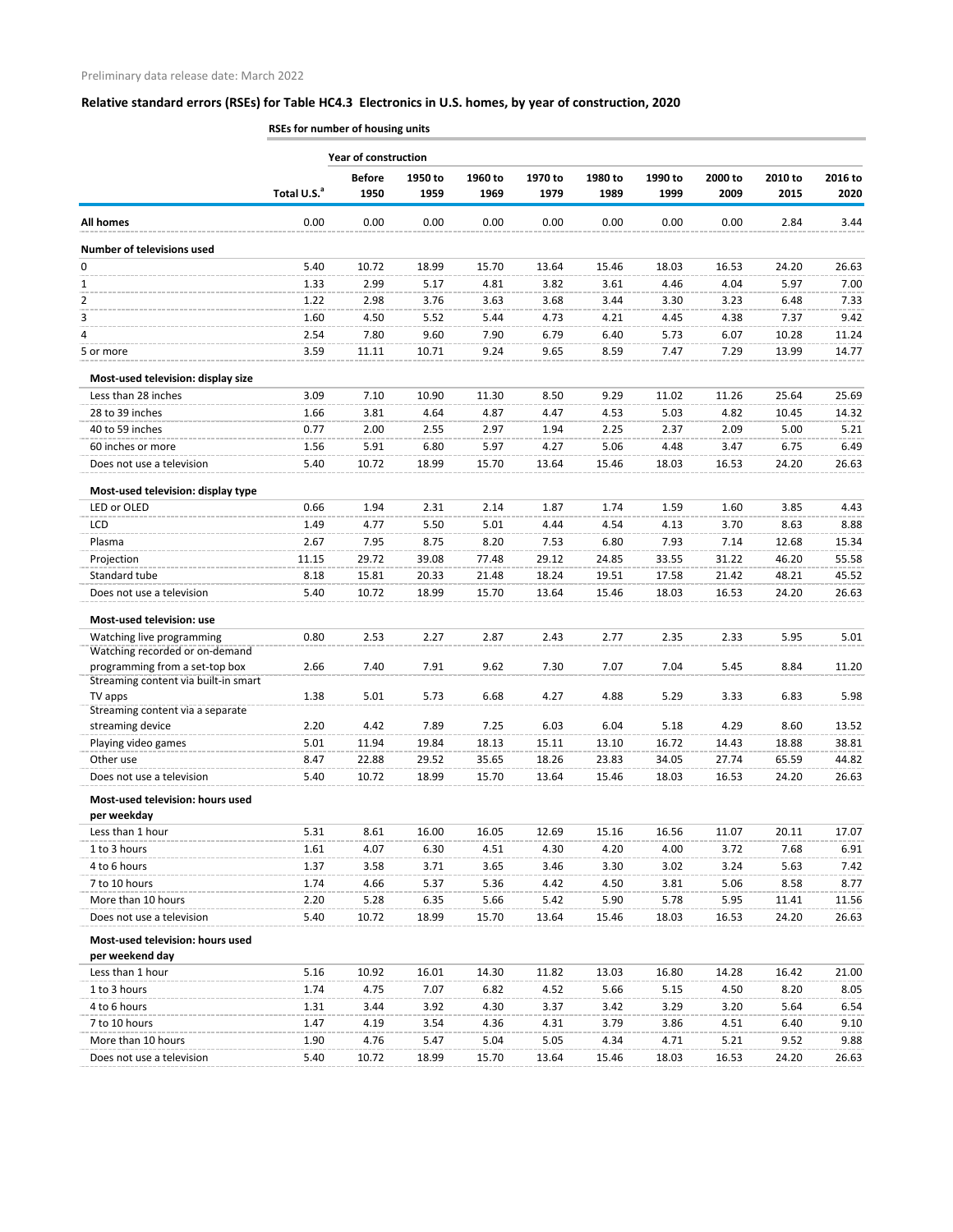|                                                      | <b>Year of construction</b> |               |         |         |         |         |         |         |         |         |
|------------------------------------------------------|-----------------------------|---------------|---------|---------|---------|---------|---------|---------|---------|---------|
|                                                      |                             | <b>Before</b> | 1950 to | 1960 to | 1970 to | 1980 to | 1990 to | 2000 to | 2010 to | 2016 to |
|                                                      | Total U.S. <sup>a</sup>     | 1950          | 1959    | 1969    | 1979    | 1989    | 1999    | 2009    | 2015    | 2020    |
| <b>All homes</b>                                     | 0.00                        | 0.00          | 0.00    | 0.00    | 0.00    | 0.00    | 0.00    | 0.00    | 2.84    | 3.44    |
| Second most-used television:<br>display size         |                             |               |         |         |         |         |         |         |         |         |
| Less than 28 inches                                  | 2.39                        | 5.39          | 7.59    | 6.66    | 6.42    | 5.61    | 6.08    | 6.13    | 14.35   | 17.24   |
| 28 to 39 inches                                      | 1.52                        | 4.12          | 5.41    | 4.40    | 3.91    | 3.84    | 2.95    | 3.62    | 8.77    | 9.67    |
| 40 to 59 inches                                      | 1.19                        | 4.00          | 5.14    | 4.16    | 3.60    | 3.62    | 3.01    | 3.12    | 6.33    | 6.61    |
| 60 inches or more                                    | 3.65                        | 11.81         | 13.97   | 10.40   | 9.33    | 9.21    | 8.00    | 7.17    | 13.55   | 12.61   |
| Does not use two televisions                         | 1.26                        | 2.58          | 4.93    | 4.68    | 3.86    | 3.23    | 4.14    | 3.93    | 5.71    | 6.80    |
| Second most-used television:<br>display type         |                             |               |         |         |         |         |         |         |         |         |
| LED or OLED                                          | 1.08                        | 2.87          | 3.39    | 3.09    | 2.80    | 3.02    | 2.19    | 2.36    | 4.92    | 5.49    |
| LCD                                                  | 1.85                        | 6.01          | 5.11    | 5.90    | 4.41    | 5.13    | 4.92    | 3.37    | 8.47    | 9.11    |
| Plasma                                               | 3.66                        | 11.92         | 12.25   | 10.57   | 8.92    | 9.42    | 10.94   | 9.14    | 13.85   | 17.29   |
| Projection                                           | 11.64                       | 48.79         | 34.21   | 34.26   | 33.31   | 37.90   | 28.55   | 31.64   | 44.20   | 0.00    |
| Standard tube                                        | 5.98                        | 11.70         | 15.99   | 13.80   | 15.25   | 15.30   | 17.34   | 18.46   | 38.56   | 46.59   |
| Does not use two televisions                         | 1.26                        | 2.58          | 4.93    | 4.68    | 3.86    | 3.23    | 4.14    | 3.93    | 5.71    | 6.80    |
| Second most-used television: use                     |                             |               |         |         |         |         |         |         |         |         |
| Watching live programming                            | 1.22                        | 3.40          | 4.26    | 3.70    | 3.11    | 3.24    | 2.87    | 2.95    | 6.94    | 7.37    |
| Watching recorded or on-demand                       |                             |               |         |         |         |         |         |         |         |         |
| programming from a set-top box                       | 2.51                        | 7.84          | 9.19    | 8.21    | 7.59    | 8.64    | 8.53    | 5.84    | 12.81   | 14.63   |
| Streaming content via built-in smart                 |                             |               |         |         |         |         |         |         |         |         |
| TV apps                                              | 2.10                        | 6.52          | 6.79    | 6.87    | 5.09    | 6.71    | 5.55    | 5.54    | 9.38    | 8.29    |
| Streaming content via a separate<br>streaming device | 2.27                        | 6.97          | 9.56    | 7.21    | 6.51    | 7.59    | 6.42    | 5.28    | 9.61    | 12.80   |
| Playing video games                                  | 3.10                        | 8.79          | 12.63   | 10.40   | 9.57    | 9.95    | 8.30    | 6.93    | 14.75   | 15.21   |
| Other use                                            | 8.26                        | 21.06         | 26.35   | 34.54   | 20.44   | 23.63   | 32.21   | 21.05   | 33.51   | 53.54   |
| Does not use two televisions                         | 1.26                        | 2.58          | 4.93    | 4.68    | 3.86    | 3.23    | 4.14    | 3.93    | 5.71    | 6.80    |
| Second most-used television: hours                   |                             |               |         |         |         |         |         |         |         |         |
| used per weekday                                     |                             |               |         |         |         |         |         |         |         |         |
| Less than 1 hour                                     | 1.98                        | 4.49          | 7.35    | 5.97    | 6.31    | 5.73    | 5.19    | 5.77    | 8.50    | 8.95    |
| 1 to 3 hours                                         | 1.27                        | 3.38          | 3.61    | 4.20    | 3.05    | 3.40    | 3.20    | 2.77    | 6.27    | 6.61    |
| 4 to 6 hours                                         | 1.94                        | 5.95          | 5.30    | 6.34    | 4.90    | 5.22    | 4.74    | 5.94    | 9.51    | 10.99   |
| 7 to 10 hours                                        | 2.94                        | 9.20          | 10.49   | 9.07    | 8.63    | 6.20    | 9.92    | 9.72    | 15.78   | 15.82   |
| More than 10 hours                                   | 4.88                        | 15.27         | 15.70   | 13.46   | 10.25   | 11.38   | 13.71   | 11.58   | 20.04   | 26.22   |
| Does not use two televisions                         | 1.26                        | 2.58          | 4.93    | 4.68    | 3.86    | 3.23    | 4.14    | 3.93    | 5.71    | 6.80    |
| Second most-used television: hours                   |                             |               |         |         |         |         |         |         |         |         |
| used per weekend day                                 |                             |               |         |         |         |         |         |         |         |         |
| Less than 1 hour                                     | 2.14                        | 5.73          | 7.53    | 5.55    | 5.86    | 7.05    | 5.54    | 5.50    | 9.31    | 10.20   |
| 1 to 3 hours                                         | 1.39                        | 3.57          | 4.38    | 4.81    | 3.24    | 4.17    | 3.94    | 3.27    | 6.45    | 6.42    |
| 4 to 6 hours                                         | 1.96                        | 5.72          | 5.47    | 4.73    | 5.90    | 5.46    | 4.87    | 4.85    | 8.30    | 9.31    |
| 7 to 10 hours                                        | 2.58                        | 7.33          | 8.14    | 7.39    | 7.51    | 6.12    | 9.55    | 8.23    | 12.16   | 13.87   |
| More than 10 hours                                   | 4.80                        | 13.33         | 11.49   | 11.36   | 9.79    | 10.49   | 13.30   | 11.46   | 18.01   | 23.17   |
| Does not use two televisions                         | 1.26                        | 2.58          | 4.93    | 4.68    | 3.86    | 3.23    | 4.14    | 3.93    | 5.71    | 6.80    |
| Third most-used television: display<br>size          |                             |               |         |         |         |         |         |         |         |         |
| Less than 28 inches                                  | 2.74                        | 7.98          | 7.38    | 7.53    | 6.55    | 7.44    | 7.21    | 6.20    | 12.16   | 17.49   |
| 28 to 39 inches                                      | 1.77                        | 6.93          | 7.70    | 6.00    | 4.95    | 5.23    | 5.99    | 4.66    | 9.67    | 12.27   |
| 40 to 59 inches                                      | 2.05                        | 8.05          | 8.15    | 7.39    | 6.50    | 6.34    | 4.63    | 5.02    | 9.01    | 8.44    |
| 60 inches or more                                    | 6.16                        | 20.82         | 16.67   | 15.77   | 17.47   | 15.47   | 13.07   | 13.21   | 24.82   | 22.14   |
| Does not use three televisions                       | 0.55                        | 1.38          | 2.26    | 2.03    | 1.61    | 1.51    | 1.85    | 2.02    | 3.82    | 5.15    |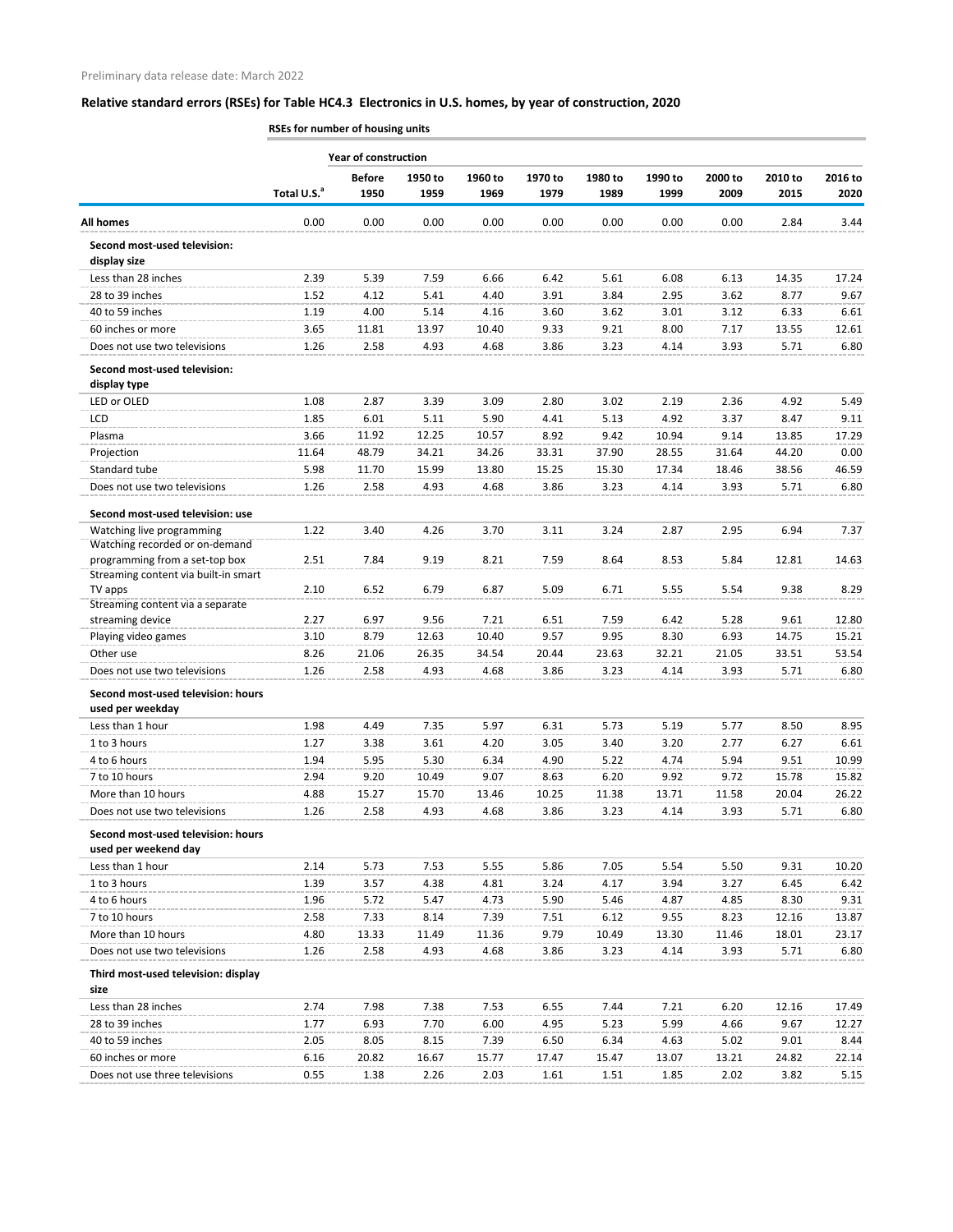|                                                                        |                         | <b>Year of construction</b> |                 |                 |                 |                 |                 |                 |                 |                 |
|------------------------------------------------------------------------|-------------------------|-----------------------------|-----------------|-----------------|-----------------|-----------------|-----------------|-----------------|-----------------|-----------------|
|                                                                        | Total U.S. <sup>a</sup> | <b>Before</b><br>1950       | 1950 to<br>1959 | 1960 to<br>1969 | 1970 to<br>1979 | 1980 to<br>1989 | 1990 to<br>1999 | 2000 to<br>2009 | 2010 to<br>2015 | 2016 to<br>2020 |
| <b>All homes</b>                                                       | 0.00                    | 0.00                        | 0.00            | 0.00            | 0.00            | 0.00            | 0.00            | 0.00            | 2.84            | 3.44            |
| Third most-used television: display<br>type                            |                         |                             |                 |                 |                 |                 |                 |                 |                 |                 |
| LED or OLED                                                            | 1.58                    | 5.16                        | 5.61            | 5.18            | 4.53            | 4.46            | 3.79            | 3.76            | 6.70            | 7.28            |
| <b>LCD</b>                                                             | 2.01                    | 7.19                        | 7.82            | 8.30            | 6.51            | 6.37            | 6.47            | 5.01            | 10.39           | 12.40           |
| Plasma                                                                 | 5.52                    | 23.46                       | 18.57           | 14.09           | 13.14           | 14.32           | 13.53           | 13.72           | 19.76           | 23.37           |
| Projection                                                             | 13.80                   | 44.56                       | 40.41           | 37.13           | 57.56           | 50.56           | 48.71           | 29.32           | 47.61           | 57.87           |
| Standard tube                                                          | 8.13                    | 16.81                       | 24.51           | 25.44           | 17.86           | 26.13           | 22.46           | 18.65           | 38.29           | 69.80           |
| Does not use three televisions                                         | 0.55                    | 1.38                        | 2.26            | 2.03            | 1.61            | 1.51            | 1.85            | 2.02            | 3.82            | 5.15            |
| Third most-used television: use                                        |                         |                             |                 |                 |                 |                 |                 |                 |                 |                 |
| Watching live programming                                              | 1.68                    | 5.73                        | 6.33            | 4.83            | 4.63            | 4.60            | 4.29            | 4.30            | 8.03            | 10.01           |
| Watching recorded or on-demand                                         |                         |                             |                 |                 |                 |                 |                 |                 |                 |                 |
| programming from a set-top box<br>Streaming content via built-in smart | 4.61                    | 14.06                       | 17.10           | 14.22           | 12.75           | 12.28           | 11.12           | 10.79           | 19.92           | 20.27           |
| TV apps                                                                | 2.98                    | 7.93                        | 12.09           | 11.11           | 8.85            | 9.18            | 8.77            | 7.01            | 13.37           | 11.01           |
| Streaming content via a separate                                       |                         |                             |                 |                 |                 |                 |                 |                 |                 |                 |
| streaming device                                                       | 3.63                    | 12.14                       | 11.72           | 10.88           | 9.30            | 10.95           | 7.93            | 7.41            | 12.00           | 13.10           |
| Playing video games                                                    | 3.90                    | 12.72                       | 14.93           | 13.34           | 10.65           | 11.90           | 10.55           | 8.01            | 17.33           | 23.12           |
| Other use<br>Does not use three televisions                            | 8.68                    | 42.13                       | 52.21           | 30.48           | 23.30           | 27.42           | 25.17           | 25.76           | 57.07           | 42.01           |
| Third most-used television: hours                                      | 0.55                    | 1.38                        | 2.26            | 2.03            | 1.61            | 1.51            | 1.85            | 2.02            | 3.82            | 5.15            |
| used per weekday                                                       |                         |                             |                 |                 |                 |                 |                 |                 |                 |                 |
| Less than 1 hour                                                       | 2.17                    | 7.53                        | 7.62            | 8.19            | 6.19            | 6.09            | 6.13            | 5.00            | 8.45            | 11.16           |
| 1 to 3 hours                                                           | 1.82                    | 5.70                        | 6.93            | 5.81            | 5.37            | 5.37            | 5.41            | 4.73            | 9.08            | 9.68            |
| 4 to 6 hours                                                           | 3.20                    | 9.74                        | 10.04           | 10.71           | 9.09            | 8.31            | 10.19           | 7.52            | 15.19           | 19.44           |
| 7 to 10 hours                                                          | 5.57                    | 15.76                       | 14.28           | 14.10           | 11.03           | 16.26           | 16.73           | 12.65           | 25.97           | 29.62           |
| More than 10 hours                                                     | 8.34                    | 19.24                       | 27.56           | 18.54           | 16.78           | 22.62           | 26.00           | 24.65           | 43.19           | 53.47           |
| Does not use three televisions                                         | 0.55                    | 1.38                        | 2.26            | 2.03            | 1.61            | 1.51            | 1.85            | 2.02            | 3.82            | 5.15            |
| Third most-used television: hours<br>used per weekend day              |                         |                             |                 |                 |                 |                 |                 |                 |                 |                 |
| Less than 1 hour                                                       | 2.16                    | 7.25                        | 9.19            | 7.83            | 6.38            | 6.07            | 6.12            | 4.19            | 8.63            | 10.24           |
| 1 to 3 hours                                                           | 2.14                    | 5.93                        | 6.97            | 6.32            | 5.85            | 6.05            | 5.18            | 4.99            | 9.37            | 8.98            |
| 4 to 6 hours                                                           | 2.93                    | 8.88                        | 9.11            | 9.26            | 9.47            | 8.01            | 7.72            | 6.67            | 15.11           | 18.23           |
| 7 to 10 hours                                                          | 4.75                    | 12.56                       | 16.00           | 12.03           | 12.68           | 12.81           | 13.75           | 13.32           | 19.01           | 25.03           |
| More than 10 hours                                                     | 6.54                    | 16.16                       | 19.00           | 16.07           | 13.53           | 20.52           | 20.09           | 20.03           | 39.76           | 41.20           |
| Does not use three televisions                                         | 0.55                    | 1.38                        | 2.26            | 2.03            | 1.61            | 1.51            | 1.85            | 2.02            | 3.82            | 5.15            |
| Number of cable or satellite boxes<br>without DVRs used                |                         |                             |                 |                 |                 |                 |                 |                 |                 |                 |
| 0                                                                      | 0.66                    | 1.66                        | 1.92            | 1.74            | 1.69            | 1.80            | 1.26            | 1.65            | 3.35            | 4.71            |
| 1                                                                      | 1.99                    | 4.46                        | 5.06            | 5.41            | 4.52            | 5.40            | 4.71            | 5.32            | 8.84            | 8.47            |
| 2                                                                      | 2.86                    | 7.12                        | 8.42            | 7.73            | 5.99            | 7.43            | 6.46            | 7.80            | 12.74           | 13.45           |
| 3 or more                                                              | 3.88                    | 9.11                        | 10.12           | 8.32            | 9.09            | 8.95            | 8.98            | 7.42            | 15.50           | 18.44           |
| Number of cable or satellite boxes<br>with DVRs used                   |                         |                             |                 |                 |                 |                 |                 |                 |                 |                 |
| 0                                                                      | 0.60                    | 1.65                        | 1.89            | 1.82            | 1.35            | 1.36            | 1.85            | 1.87            | 4.00            | 4.68            |
| 1                                                                      | 1.75                    | 5.32                        | 5.18            | 4.95            | 4.00            | 4.37            | 4.13            | 4.81            | 9.27            | 7.82            |
| 2                                                                      | 3.25                    | 9.45                        | 10.71           | 9.17            | 9.46            | 8.12            | 8.21            | 7.27            | 15.09           | 13.64           |
| 3 or more                                                              | 2.88                    | 12.16                       | 11.85           | 9.34            | 8.61            | 9.26            | 7.94            | 6.42            | 12.69           | 13.91           |
| Number of separate DVRs used (not                                      |                         |                             |                 |                 |                 |                 |                 |                 |                 |                 |
| part of cable or satellite box)                                        |                         |                             |                 |                 |                 |                 |                 |                 |                 |                 |
| 0                                                                      | 0.18                    | 0.40                        | 0.64            | 0.64            | 0.57            | 0.50            | 0.59            | 0.49            | 3.02            | 3.81            |
| 1                                                                      | 3.71                    | 11.46                       | 15.52           | 14.49           | 10.11           | 11.03           | 9.98            | 11.75           | 17.72           | 20.95           |
| 2                                                                      | 9.81                    | 21.51                       | 24.55           | 24.12           | 22.48           | 24.00           | 18.37           | 17.53           | 41.43           | 36.90           |
| 3 or more                                                              | 14.89                   | 43.66                       | 33.91           | 33.76           | 35.75           | 26.74           | 32.23           | 28.06           | 38.72           | 57.12           |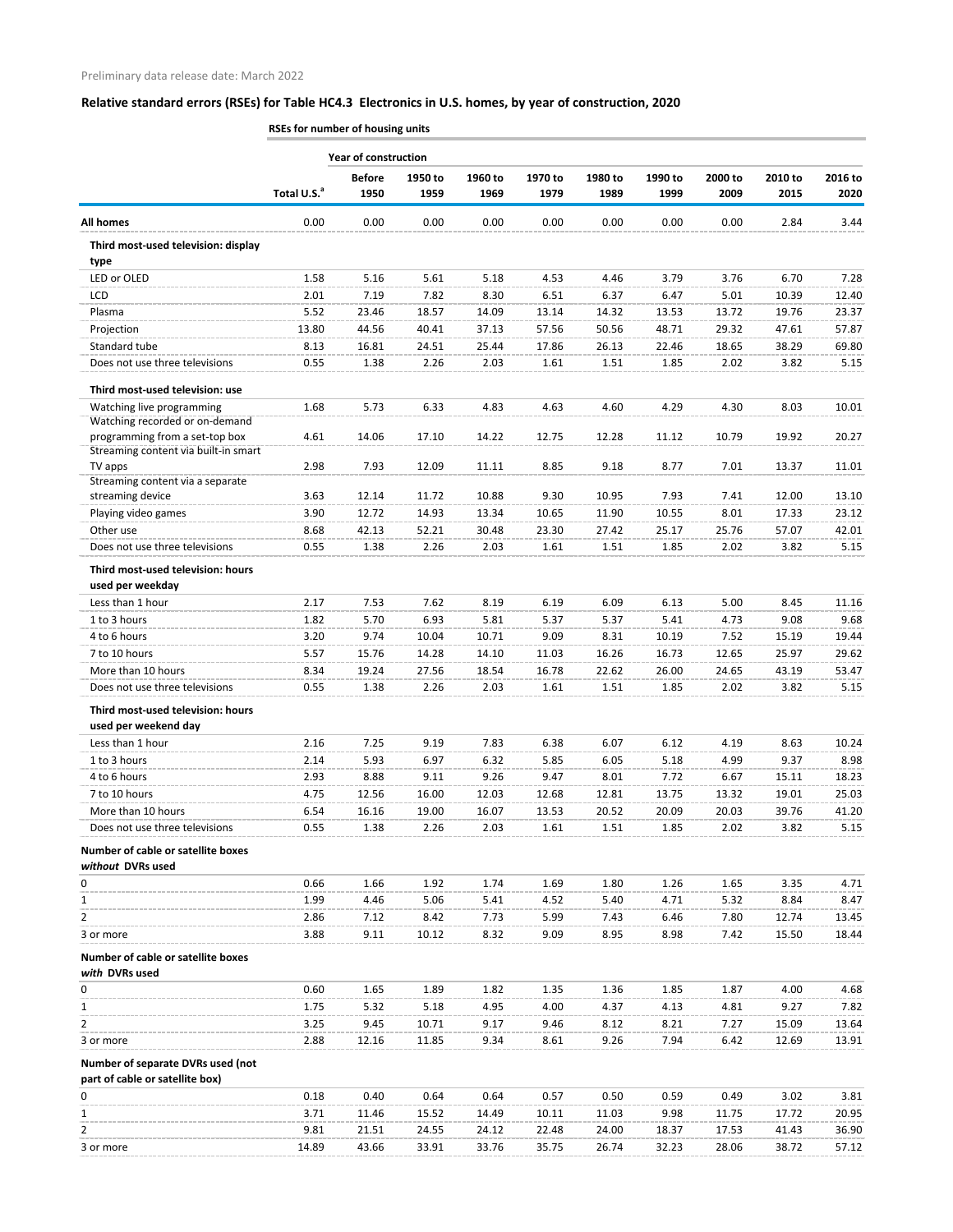|                                                                             |                         | <b>Year of construction</b> |                 |                 |                 |                 |                 |                 |                 |                 |
|-----------------------------------------------------------------------------|-------------------------|-----------------------------|-----------------|-----------------|-----------------|-----------------|-----------------|-----------------|-----------------|-----------------|
|                                                                             | Total U.S. <sup>a</sup> | <b>Before</b><br>1950       | 1950 to<br>1959 | 1960 to<br>1969 | 1970 to<br>1979 | 1980 to<br>1989 | 1990 to<br>1999 | 2000 to<br>2009 | 2010 to<br>2015 | 2016 to<br>2020 |
| <b>All homes</b>                                                            | 0.00                    | 0.00                        | 0.00            | 0.00            | 0.00            | 0.00            | 0.00            | 0.00            | 2.84            | 3.44            |
| Number of DVD or Blu-ray players<br>used                                    |                         |                             |                 |                 |                 |                 |                 |                 |                 |                 |
| 0                                                                           | 0.69                    | 1.93                        | 2.02            | 2.32            | 1.93            | 2.12            | 1.97            | 1.75            | 3.96            | 4.69            |
| $\mathbf{1}$                                                                | 1.12                    | 2.74                        | 4.23            | 3.53            | 3.02            | 3.38            | 3.17            | 2.95            | 6.60            | 6.63            |
| $\overline{2}$                                                              | 2.69                    | 7.89                        | 9.54            | 8.86            | 6.36            | 7.07            | 6.65            | 6.25            | 12.06           | 12.59           |
| 3 or more                                                                   | 5.23                    | 16.70                       | 23.29           | 18.92           | 13.30           | 15.89           | 12.23           | 11.99           | 25.86           | 27.13           |
| <b>Number of VCRs used</b>                                                  |                         |                             |                 |                 |                 |                 |                 |                 |                 |                 |
| 0                                                                           | 0.38                    | 1.01                        | 1.32            | 1.07            | 1.07            | 1.00            | 0.99            | 0.94            | 2.91            | 3.73            |
| $\mathbf{1}$                                                                | 2.28                    | 5.80                        | 7.29            | 6.44            | 5.35            | 5.50            | 6.15            | 6.45            | 11.62           | 14.59           |
| $\overline{2}$                                                              | 6.96                    | 16.23                       | 19.36           | 19.90           | 17.14           | 20.84           | 14.23           | 15.30           | 69.41           | 46.81           |
| 3 or more                                                                   | 15.47                   | 44.61                       | 41.03           | 34.60           | 37.78           | 49.64           | 52.57           | 53.04           | 70.98           | 100.65          |
| <b>Number of internet streaming</b><br>devices used                         |                         |                             |                 |                 |                 |                 |                 |                 |                 |                 |
| 0                                                                           | 0.93                    | 2.51                        | 3.00            | 2.86            | 2.35            | 2.44            | 2.76            | 2.87            | 6.25            | 5.89            |
| 1                                                                           | 1.29                    | 3.81                        | 4.70            | 4.20            | 3.85            | 3.54            | 3.28            | 3.62            | 5.96            | 7.08            |
| $\overline{2}$                                                              | 1.96                    | 5.44                        | 6.02            | 7.42            | 5.37            | 6.83            | 5.03            | 4.22            | 8.60            | 9.88            |
| 3 or more                                                                   | 2.04                    | 6.23                        | 8.20            | 8.02            | 5.50            | 5.81            | 5.40            | 4.59            | 6.96            | 8.57            |
| Number of home theater or audio<br>systems used                             |                         |                             |                 |                 |                 |                 |                 |                 |                 |                 |
| 0                                                                           | 0.43                    | 0.97                        | 1.40            | 1.32            | 1.04            | 1.23            | 1.53            | 1.18            | 3.64            | 4.67            |
| $\mathbf{1}$                                                                | 1.53                    | 4.11                        | 5.12            | 5.05            | 4.19            | 4.40            | 4.79            | 3.41            | 6.63            | 7.49            |
| $\overline{2}$                                                              | 4.18                    | 13.25                       | 16.19           | 13.22           | 11.53           | 12.70           | 12.14           | 10.26           | 15.88           | 15.79           |
| 3 or more                                                                   | 12.65                   | 39.23                       | 60.17           | 42.37           | 42.83           | 33.56           | 25.88           | 27.67           | 48.22           | 49.11           |
| Number of video game consoles used                                          |                         |                             |                 |                 |                 |                 |                 |                 |                 |                 |
| 0                                                                           | 0.58                    | 1.59                        | 1.87            | 1.98            | 1.56            | 1.89            | 1.78            | 1.59            | 4.56            | 4.83            |
| $\mathbf{1}$                                                                | 1.56                    | 4.63                        | 5.28            | 4.61            | 4.04            | 4.61            | 3.71            | 3.45            | 5.72            | 8.33            |
| $\overline{2}$                                                              | 2.83                    | 9.06                        | 9.44            | 10.65           | 8.47            | 8.97            | 7.65            | 6.81            | 11.50           | 13.48           |
| 3 or more                                                                   | 4.86                    | 14.25                       | 18.61           | 13.62           | 12.16           | 13.92           | 12.12           | 9.66            | 22.72           | 22.42           |
| Have internet access in the home                                            |                         |                             |                 |                 |                 |                 |                 |                 |                 |                 |
| Yes<br>Pays cell phone company or internet                                  | 0.20                    | 0.66                        | 0.85            | 0.96            | 0.67            | 0.69            | 0.48            | 0.48            | 2.66            | 3.62            |
| service provider                                                            | 0.27                    | 0.88                        | 1.05            | 1.18            | 0.83            | 0.91            | 0.72            | 0.57            | 2.79            | 3.71            |
| Does not pay cell phone company or                                          |                         |                             |                 |                 |                 |                 |                 |                 |                 |                 |
| internet service provider<br>No                                             | 4.19<br>2.64            | 14.10<br>7.38               | 14.47<br>6.89   | 14.52<br>8.71   | 11.08<br>7.55   | 12.39<br>8.69   | 15.31<br>8.59   | 12.36<br>14.44  | 15.58<br>18.95  | 25.00<br>22.86  |
|                                                                             |                         |                             |                 |                 |                 |                 |                 |                 |                 |                 |
| <b>Number of smart speakers</b>                                             |                         |                             |                 |                 |                 |                 |                 |                 |                 |                 |
| 0                                                                           | 0.49                    | 1.32                        | 1.50            | 1.67            | 1.34            | 1.58            | 1.78            | 1.57            | 4.26            | 6.29            |
| $\mathbf{1}$                                                                | 1.84                    | 5.91                        | 6.97            | 6.89            | 4.79            | 5.17            | 5.29            | 4.26            | 8.94            | 9.35            |
| 2                                                                           | 2.91                    | 7.50                        | 10.42           | 8.60            | 7.24            | 8.55            | 7.46            | 6.09            | 12.65           | 10.20           |
| 3 or more                                                                   | 2.52                    | 8.85                        | 12.48           | 11.60           | 8.86            | 6.91            | 6.59            | 6.79            | 8.96            | 9.85            |
| <b>Smart speaker controls</b>                                               |                         |                             |                 |                 |                 |                 |                 |                 |                 |                 |
| Lighting                                                                    | 2.62                    | 8.96                        | 10.12           | 8.70            | 7.64            | 7.56            | 7.59            | 6.71            | 11.37           | 11.05           |
| Temperature                                                                 | 4.42                    | 11.78                       | 13.09           | 13.84           | 11.85           | 12.58           | 8.43            | 8.57            | 13.94           | 13.18           |
| Security system, cameras, or locks<br>Television, set-top box, or streaming | 3.65                    | 8.87                        | 10.74           | 11.03           | 10.23           | 10.66           | 10.42           | 7.75            | 15.27           | 10.93           |
| device                                                                      | 3.33                    | 8.67                        | 9.76            | 10.70           | 7.63            | 8.56            | 8.88            | 7.18            | 13.00           | 11.42           |
| Something else                                                              | 10.36                   | 32.06                       | 42.13           | 31.09           | 30.34           | 33.54           | 22.65           | 21.24           | 50.86           | 32.62           |
| Does not use smart speaker to control<br>devices                            | 1.93                    | 4.60                        | 6.57            | 6.25            | 5.15            | 4.41            | 3.77            | 3.96            | 6.82            | 8.99            |
| Does not have smart speaker                                                 | 0.49                    | 1.32                        | 1.50            | 1.67            | 1.34            | 1.58            | 1.78            | 1.57            | 4.26            | 6.29            |